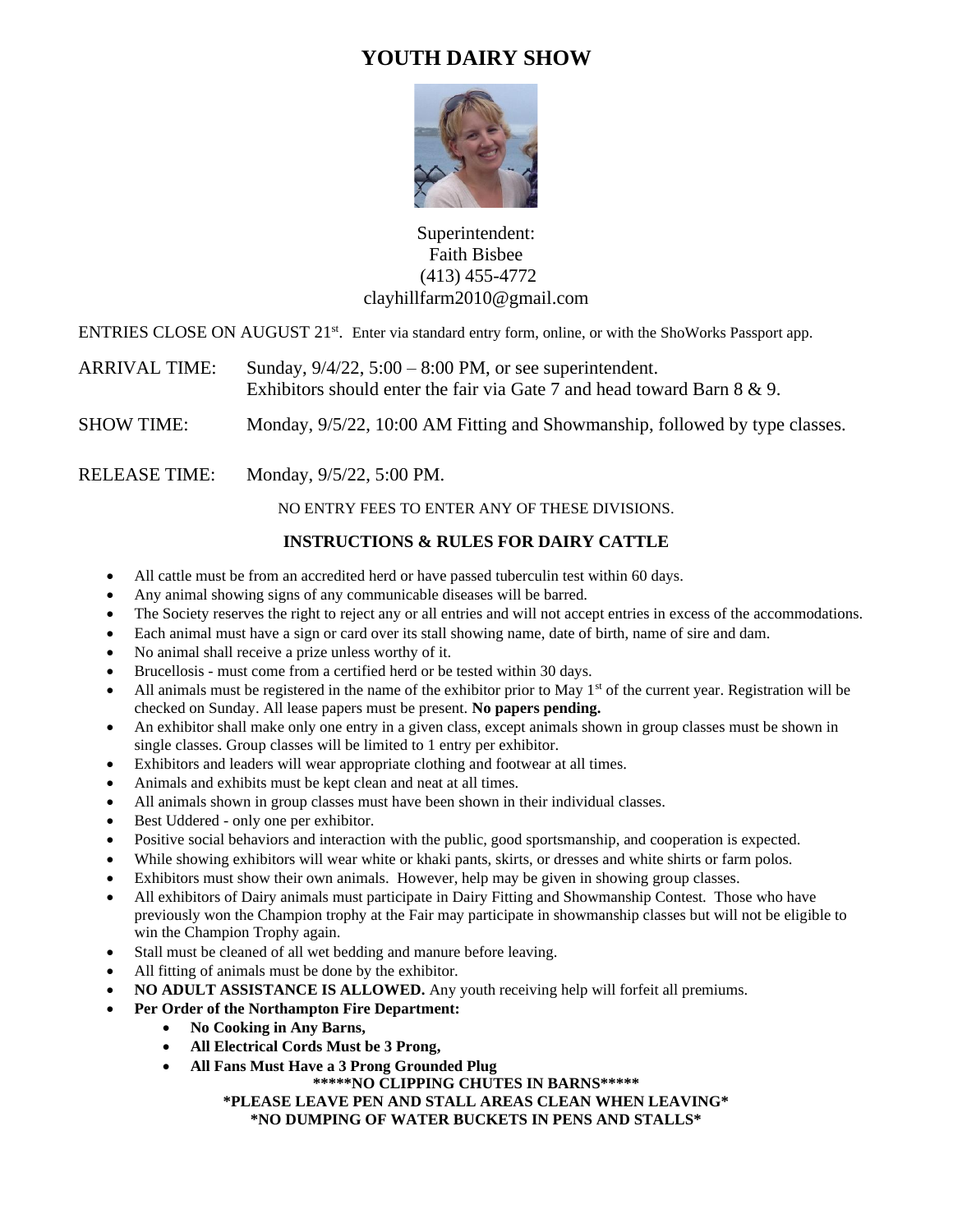#### **Individual Herdsman Division 334**

All exhibitors are automatically entered for Individual Herdsman Award. Judging shall be based upon keeping the animals and general area neat and clean and upon the cooperation and willing attitude of exhibitors, for the Fair week on and off the Fairgrounds. All animals should have stall cards with date of birth, name of animal, owner, owner's town and breed of animal on the card or on a farm sign. Extra consideration will be given for educational exhibits and exhibitor's positive interaction with the public. Any youth receiving adult help will be disqualified.

> Exhibitors who fail to keep animals and area neat and clean may be asked to remove the animals from the Fairgrounds and forfeit all premiums awards

| <b>Premiums:</b>    | l st         | 2 <sub>nd</sub> | 2rd        | ⁄1th | $\boldsymbol{\varsigma}$ th |
|---------------------|--------------|-----------------|------------|------|-----------------------------|
| Class <sub>01</sub> | ሐኅ ፫<br>ـد ت | 99U             | ሶሳድ<br>ر∠ب | υ∠υ  | <b>φ1J</b>                  |

## **Dairy Fitting & Showmanship Division 335**

Monday, September 5, 2022 at 10:00 AM

Each exhibitor must participate in the Dairy Fitting & Showmanship Contest, unless they have previously won the championship at the Three County Fair. Failure to participate will result in forfeit of all prizes.

This contest will place emphasis on the fitting of the animals and the showmanship of the exhibitor. Appearance and behavior of both exhibitor and animal will be considered in the judging.

Classes may be combined or divided based on number of entries at the discretion of the department superintendent.

#### **Class**

01. Novice-*For exhibitors in their first year of showing dairy animals.*

02. Junior-*For exhibitors up to 11 years of age as of 1/1/22 who have shown animals before.*

03. Intermediate-*For exhibitors 12 -14 years of age as of 1/1/22 who have shown animals before.*

04. Senior-*For exhibitors 15 - 19 years of age as of 1/1/22 who have shown animals before.*

05. Advanced-*For exhibitors 15+ years of age who have won 1st place in senior showmanship contest before.*

#### **Dairy Cattle Show Divisions:**

328 Ayrshire 329 Brown Swiss 330 Guernsey

331 Holstein 332 Jersey 333 Milking Shorthorn